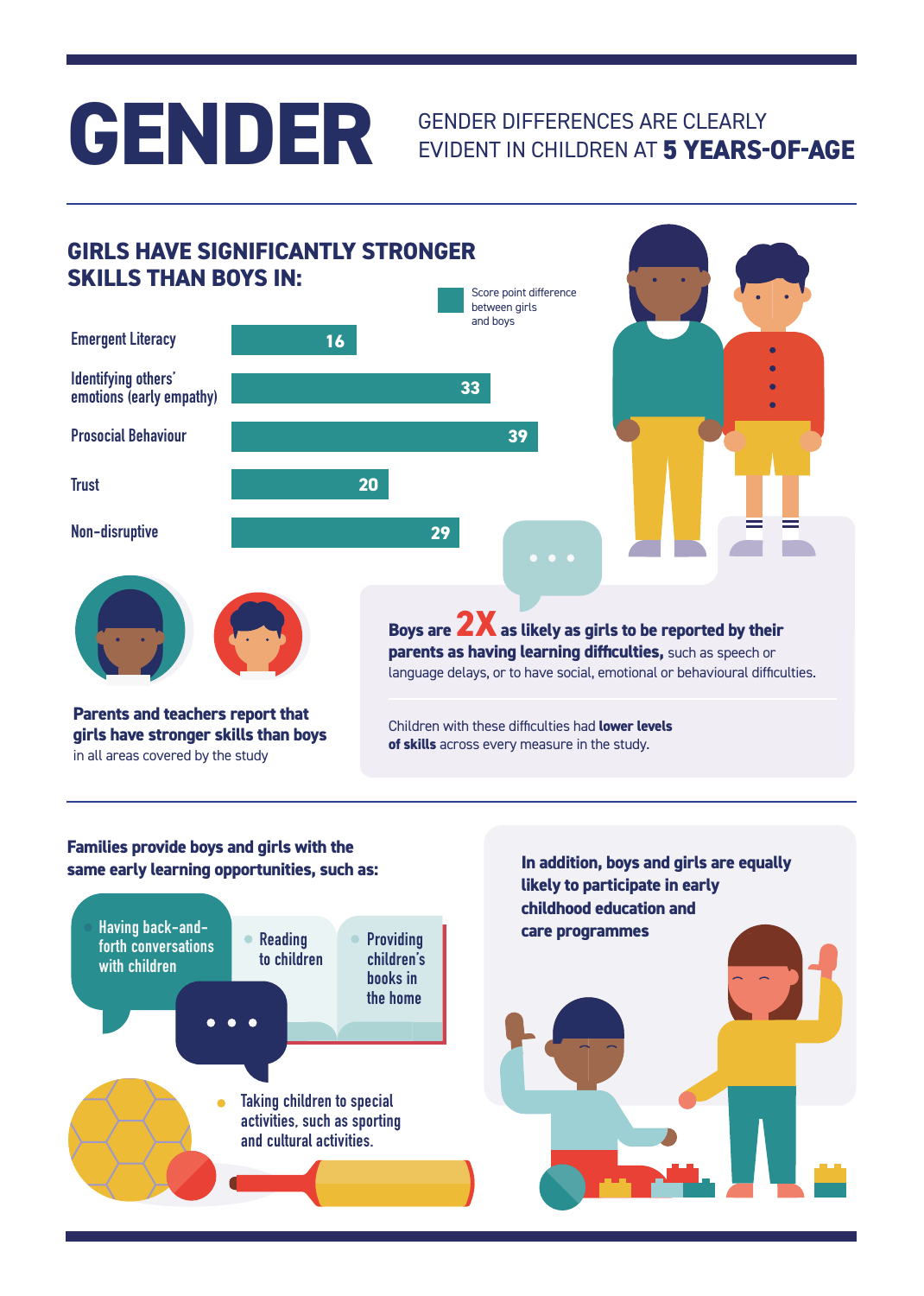## **EQUITY**

### SOCIO-ECONOMIC<sup>1</sup> INEQUITIES BETWEEN CHILDREN EXIST ON **ALMOST ALL MEASURES OF EARLY LEARNING**

### **CHILDREN FROM HIGH SOCIO-ECONOMIC GROUPS HAVE SIGNIFICANTLY STRONGER SKILLS IN ALMOST ALL MEASURES IN THE STUDY, INCLUDING:**

Score point difference between children from high socio-economic groups and children from low socio-economic groups.



Children from **low socio-economic backgrounds** were more likely to be reported as **having learning or behavioural difficulties, especially boys.**

#### **Children from low socio-economic backgrounds whose parents:**

- **•** read to them every day,
- were involved in their ECEC centre or school and
- had children's books at home

**achieved significantly higher outcomes** than children whose parents did not undertake these activities.



**Children from low socio-economic backgrounds were less likely to have attended ECEC and less likely to attend special activities** such as sporting and cultural activities, than children from high socio-economic backgrounds.



1 Socio-economic background refers to the socio-economic status of the child's family, including factors such asparental occupation and levels of education.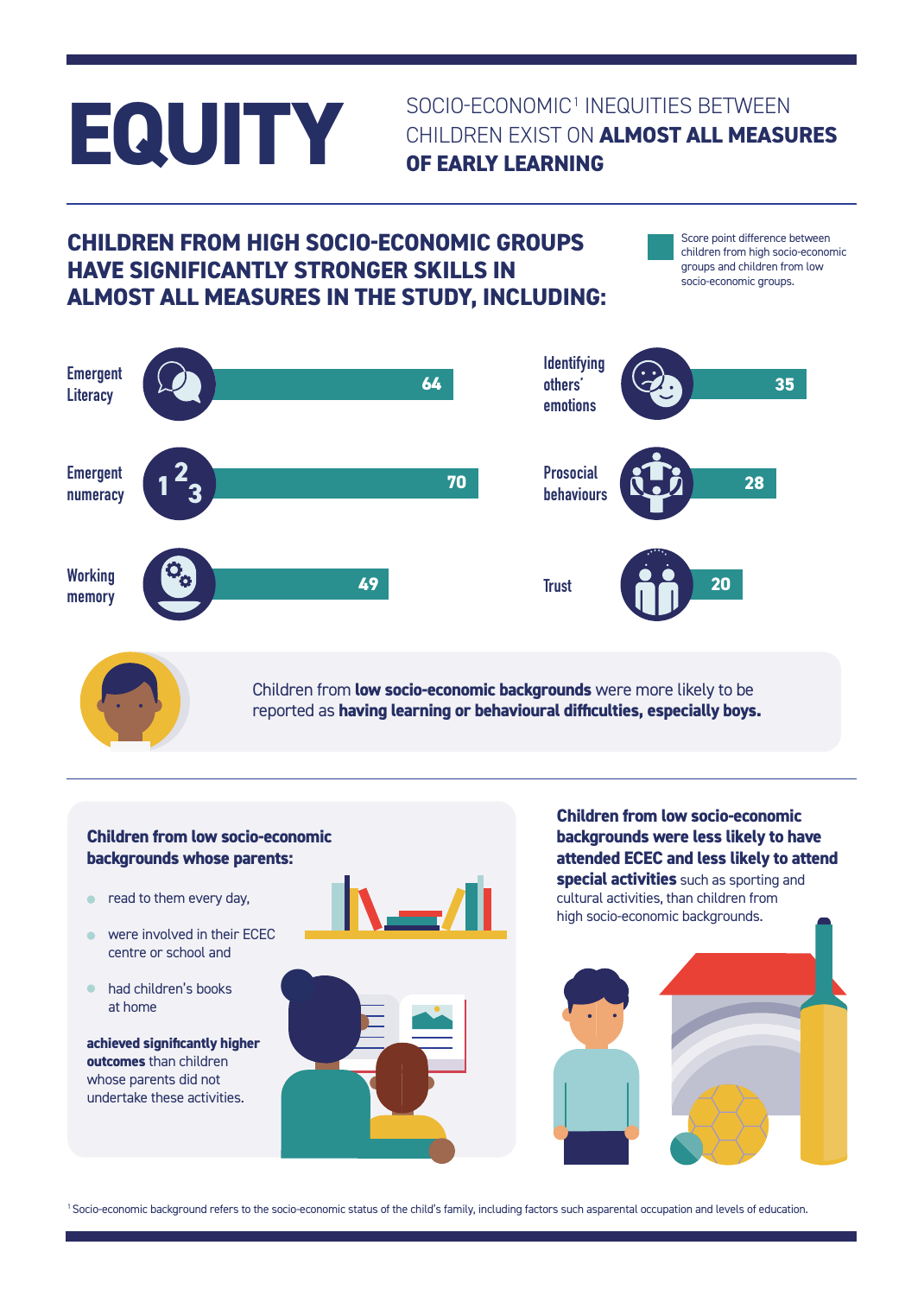# **TECHNOLOGY** MOST FIVE-YEAR-OLDS

ARE **USING ELECTRONIC DEVICES REGULARLY**

### **THE MEAN PROPORTION OF 5-YEARS-OLD ACROSS THE THREE PARTICIPATING COUNTRIES:**



**The regular use of electronic devices weekly or monthly was positively associated with higher scores in some countries in:**

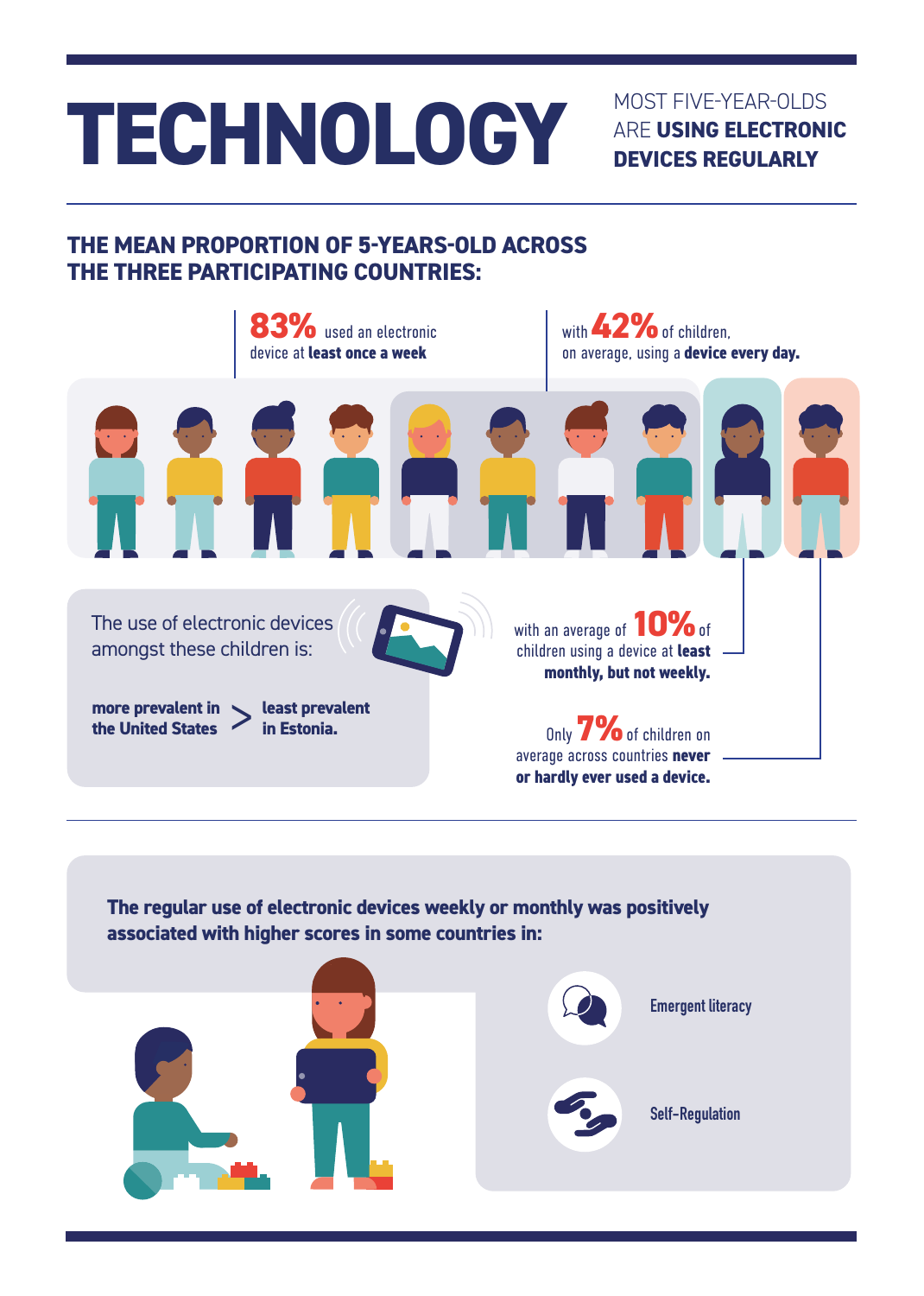# **ENABLERS** MANY DAY-TO-DAY ACTIVITIES

### ARE ASSOCIATED WITH STRONGER EARLY LEARNING



The study found that children who attended ECEC had **stronger emergent literacy and emergent numeracy** than children who did not attend.<sup>1</sup>



**Children who have books at home and whose parents are involved in their ECEC centre or school have higher scores in a number of skills:** (score point difference, after accounting for socio-economic status.)



1 Note that these findings based on children in the United States as nearly all children in England and Estonia attend ECEC before the age of five.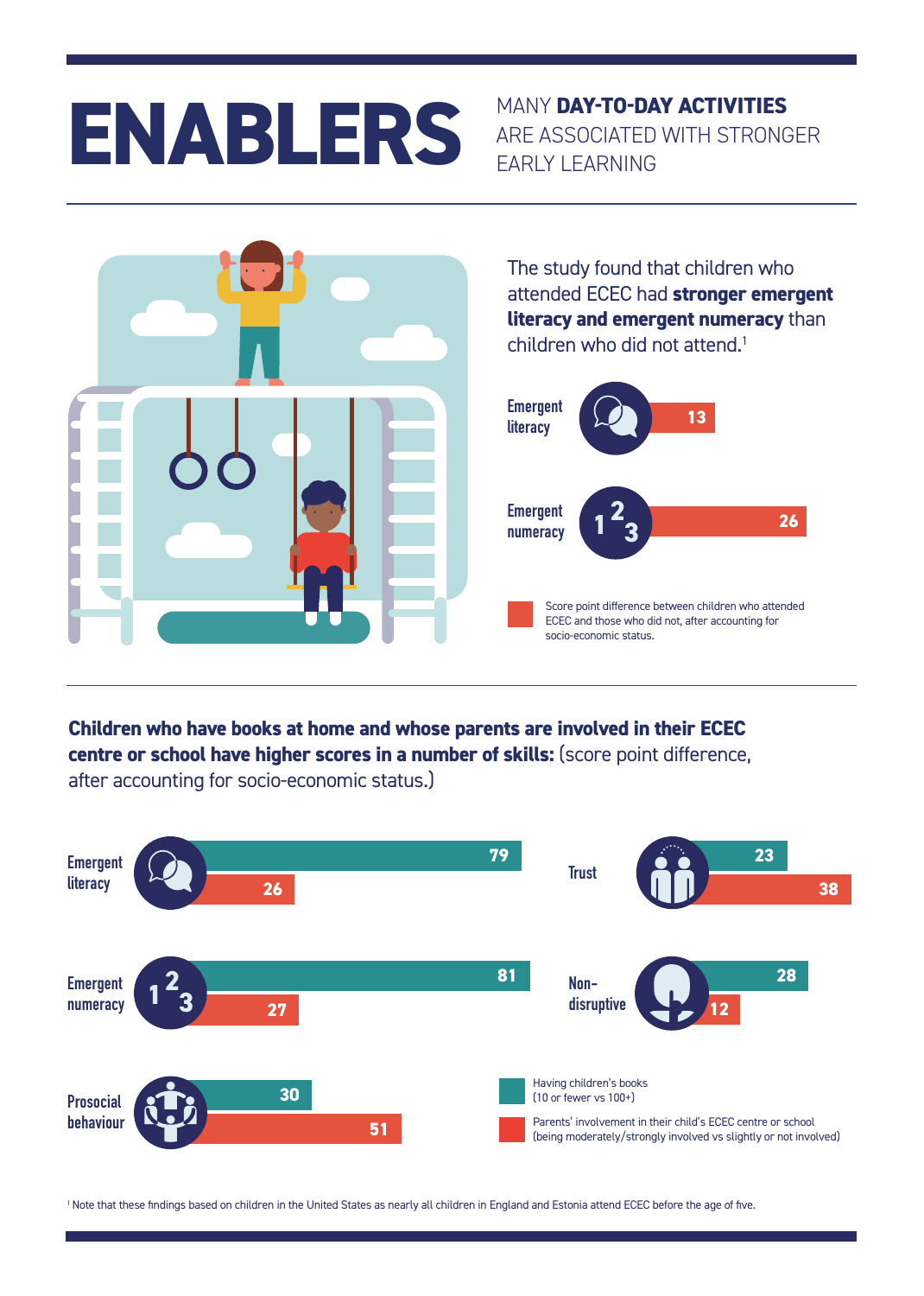### **CHILDREN'S DEVELOPMENT AND LEARNING IS INTER-DEPENDENT AND MUTUALLY REINFORCING**

**In the early years, children's learning is inter-related and mutually reinforcing.**  Language skills, for example, help children to interact with others, thereby building pro-social skills and self-regulation.

#### **THE RELATIONSHIP BETWEEN PROSOCIAL SKILLS AND OTHER EARLY LEARNING**

Score point difference

**Children with strong prosocial skills scored more highly in other learning areas than children without these skills. Emergent literacy <sup>79</sup> Working Emergent numeracy 79**

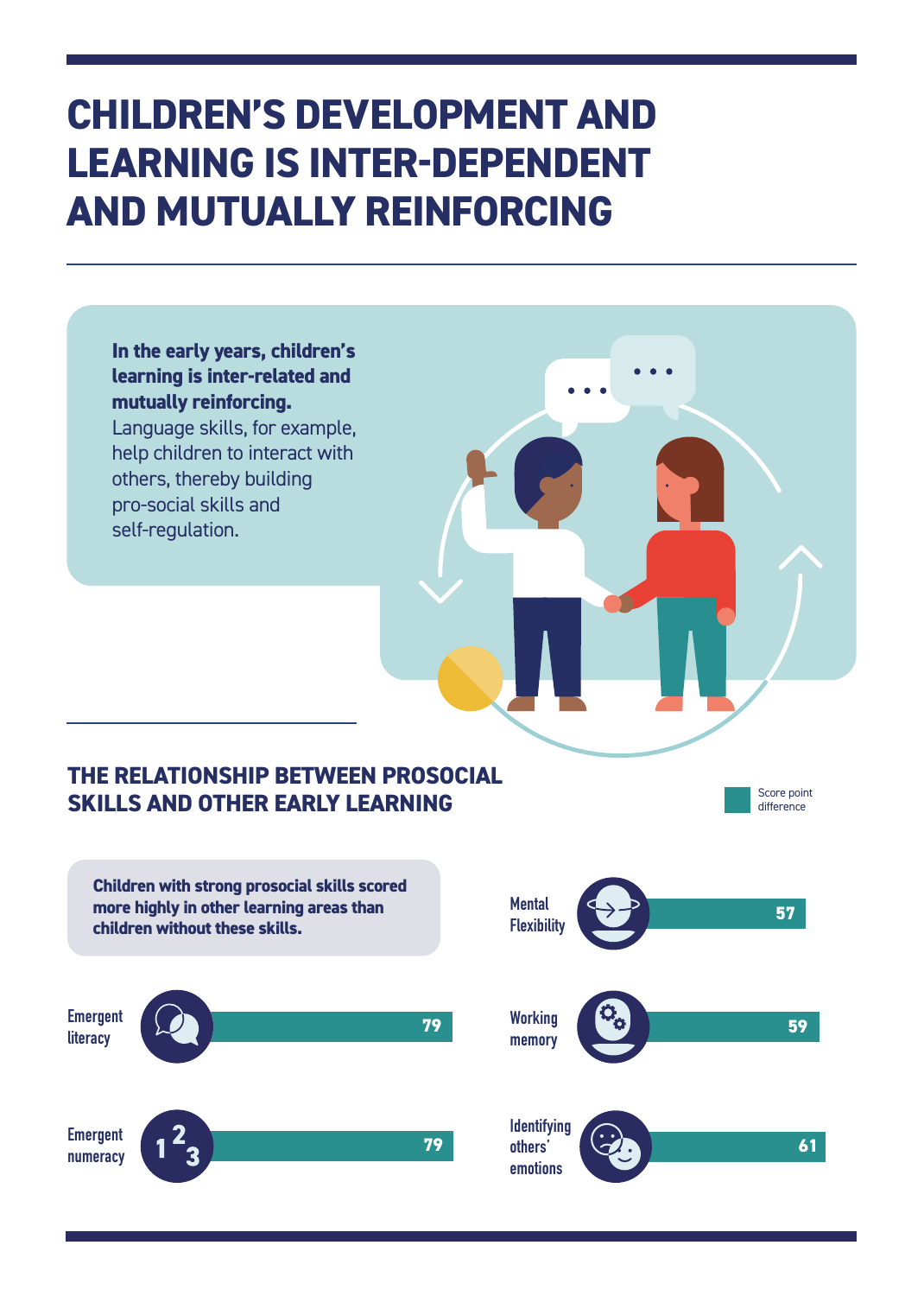### **INTERNATIONAL EARLY LEARNING AND CHILD WELL-BEING STUDY**

Information was collected from **children's parents and teachers**, as well as direct assessments of just under:

**7 000 CHILDREN**

**The study collected information on a broad range of children's skills, including:**

**in England, Estonia and** 

**the United States.** 



**Emergent literacy**

 $1^2$  3 **2**

**Emergent numeracy**

**Self-regulation**

**Social-emotional skills**

For the direct assessment, children engaged with **developmentally appropriate stories and activities on a tablet.** There was no reading or writing involved.